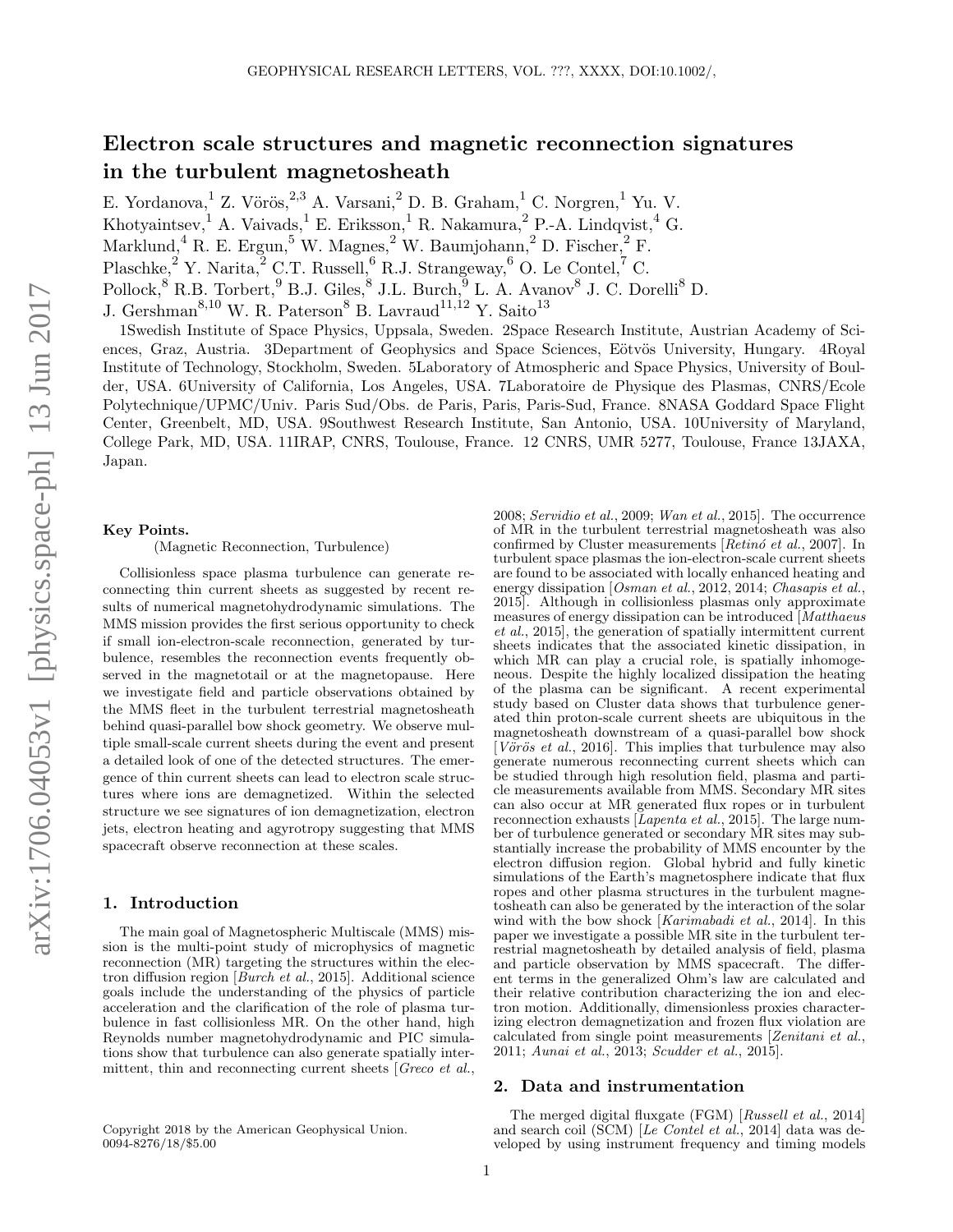that were created during ground calibration. The inverse models were then applied to the respective inflight data. Data below 4Hz originates from FGM, data above from SCM and in the crossover region both data sets were used. The electric field data from EDP instrument is available with time resolution of 8 kHz [*Torbert et al.*, 2014; *Ergun et al.*, 2014; Lindqvist et al., 2014]. Ion and electron moments from FPI instrument [Pollock et al., 2016] have time resolution 150 ms and 30 ms, respectively.

## 3. Event overview

On November 30, 2015 between 00:21 and 00:26 UT the MMS spacecraft were situated in the compressed turbulent magnetosheath, downstream of a quasi-parallel bow shock. At the same time, the solar wind monitors (OMNI database) observed an extended high-density compressional region at the leading edge of a high-speed stream, associated with a significant geomagnetic response (not shown). The overview plot (Figure 1) shows the observed field and plasma parameters between 00:26:03 and 00:26:18 UT. It is demonstrated here that this 15 sec long interval contains a flux rope and its interacting boundary/region comprising discontinuities, narrow current structures, and magnetic reconnection. These are the typical structures seen in simulations of plasma turbulence [Greco et al., 2008; Servidio et al., 2009; Wan et al., 2015]. The subplots  $1a - d$  show the total magnetic field  $B_{t_k}$  and magnetic components  $B_{x_k}$ ,  $B_{y_k}$  and  $B_{z_k}$  in spacecraft reference frame. Indices k refer to  $M\tilde{MS}^k$  spacecraft. The so-called partial variance of increments,  $\overrightarrow{PV}_{Iij}$ , calculated between spacecraft pairs i, j  $(i, j=1-4$  are the number of MMS spacecraft), are often used in the studies of plasma turbulence to detect discontinuities or current sheets.  $PVI_{ij}$  are depicted in the subplot 1e, and are defined through:

$$
PVI_{ij}(t) = \sqrt{\frac{|\Delta B_{ij}(t)|^2}{\langle |\Delta B_{ij}|^2 \rangle}},
$$
\n(1)

The latitude  $\theta_2$  and longitude  $\phi_2$  of magnetic field vector orientation for MMS 2 is shown in subplot  $1f$ . Subplot  $1g$ contains the pressures (total, dynamic, magnetic, ion thermal and electron thermal). Here the different pressure terms are shown with the same color for each spacecraft. The magnitudes of ion and electron speeds,  $\mathbf{Vi}_k$  and  $\mathbf{Ve}_k$  are shown in subplots  $1h$  and  $1i$ , respectively. The magnitudes of electric field  $\mathbf{E}_k$  and the magnitudes of current densities  $\mathbf{J}_k$  are shown in subplots 1j and 1k, respectively.  $J_k$ 's are calculated for each spacecraft from plasma measurements through  $J_k = Nq(\mathbf{V}i_k\text{-}\mathbf{V}e_k)$ , where N is the plasma density and q is the charge of particles. The thick magenta line in subplot  $1k$  corresponds to the magnitude of the current density  $J_{\textit{curl}}$ , estimated in the tetrahedron barycenter by using the curlometer technique [Dunlop et al., 2002].

There exist two different physical regions which can be identified in Figure 1. A twisted flux rope extends roughly from 00:26:10 UT to the end of the time interval. It can be identified on the basis of the slow rotation and sign-change of the magnetic field, seen in  $Bz_k$  (subplot 1d), changing from  $-32$  nT (minimum) to  $+8$  nT (maximum). The slow rotation is also seen in  $\theta_2$ . Other signatures of the flux rope include the maxima of  $Bt_k$  (subplot 1a) and total pressure  $P_{tot}$  (subplot 1q) between 00:26:11 and 00:26:13 UT. Although the ion  $P_{therm}$  is higher then  $P_{mag}$ , the profile of  $P_{tot}$  having maximum near the rope axis [Zaqarashvili et al., 2014] is determined by  $P_{mag}$ .

At the left border of the flux rope (roughly between 00:26:05 and 00:26:10 UT) we observe a distinct feature in all parameters. Further in the paper we will refer to it as

the region of interest. Within this region the differences between magnetic field values (subplots  $1a-d$ ) become larger, indicating increased magnetic gradients.  $PVI_{ij}$  show the occurrence of two discontinuities (subplot  $1e$ ), where also the orientations of magnetic vectors ( $\theta$  and  $\phi$  in subplot 1f) exhibit sudden changes. At the same time, there exist significant changes and narrow peaks in  $Ve_k$ ,  $E_k$  and  $J_k$ , while the  $Vi_k$  variations are much smaller, indicating the occurrence of differential motion between ions and electrons at narrow structures. The electron inertial length in this region is  $\sim 0.7$ km and the Doppler shifted frequency associated with this scale corresponds to about 26 Hz. These structures are narrower than the inter-spacecraft separation ( $\sim 10 \text{ km}$ ), therefore the curlometer cannot detect them (the magenta curve of  $J_{\text{curl}}$  is much smoother in subplot 1k). The narrow peaks in  $Ve_k$ ,  $E_k$  and  $J_k$  between 00:26:08.5 and 00:26:10 UT are subsequently seen by all spacecraft, therefore representing real spatial structures.

#### 4. The event in a new coordinate system

To better understand the event presented in Figure 1 the physical variables were rotated to the field-aligned coordinate system, in which X:  $B$ , Y:  $E \times B$  and Z:  $B \times E \times B$ . We have chosen a rotation matrix at the instant of electron speed maximum before 00:26:10 UT in Figure 2 (subplot 2d), which served as a global coordinate system for the whole event. In this coordinate system the largest variations of the magnetic field occur at the border of the flux rope in  $B_x$ and  $B_z$  components, while  $B_y$  is changing slowly (subplots  $2a - c$ ). The flux rope interval after 00:26:10 UT is characterized by a slow rotation of the magnetic field. The electron speed components (subplots  $2d - f$ ) show occurrence of jets at the border, while the ion speed increase is smaller and the variation is smoother (subplots  $2g-j$ ). Similar electron jets have been observed at the magnetopause [Khotyaintsev, et  $al., 2016, this issue. The ion and electron Alfvén speeds$ vary between spacecraft from 115 to 125 km/s . Electron and proton parallel and perpendicular temperatures are shown in subplots 2i and k. Te<sub>||</sub> (subplot 2i) shows two peaks associated with temperature anisotropy and parallel electron heating at the left and right borders of the region between 00:26:05 and 00:26:11 UT in all spacecraft. Similar increases have been observed by recent MMS measurements at the magnetopause near the diffusion region and have been interpreted as evidence for a potential reconnection exhaust [Graham et al., 2016; Lavraud et al., 2016]. The ion temperature anisotropy however, is absent within this region (subplot  $2k$ ). The slight increase of ion plasma density (subplot 2l) together with the increase of magnetic field (subplot  $2a$ ) and total/magnetic pressure (Figure 1g) between 00:26:09 and 00:26:11 UT indicates that this is a compressional region. The fluctuations and temperature anisotropies after 00:26:11 UT are associated with the flux rope again.

## 5. Generalized Ohm's law terms

In collisionless plasmas magnetic reconnection represents a multi-scale process where characteristic reconnection structures over different scales can be observed. It is described by the generalized Ohm's law been written in terms of the electric field  $\mathbf{E}$  [*Khotyaintsev et al.*, 2006]:

$$
E + \mathbf{V_i} \times \mathbf{B} = \frac{\mathbf{J} \times \mathbf{B}}{ne} + \frac{\nabla \cdot \mathbf{P_e}}{ne}
$$
 (2)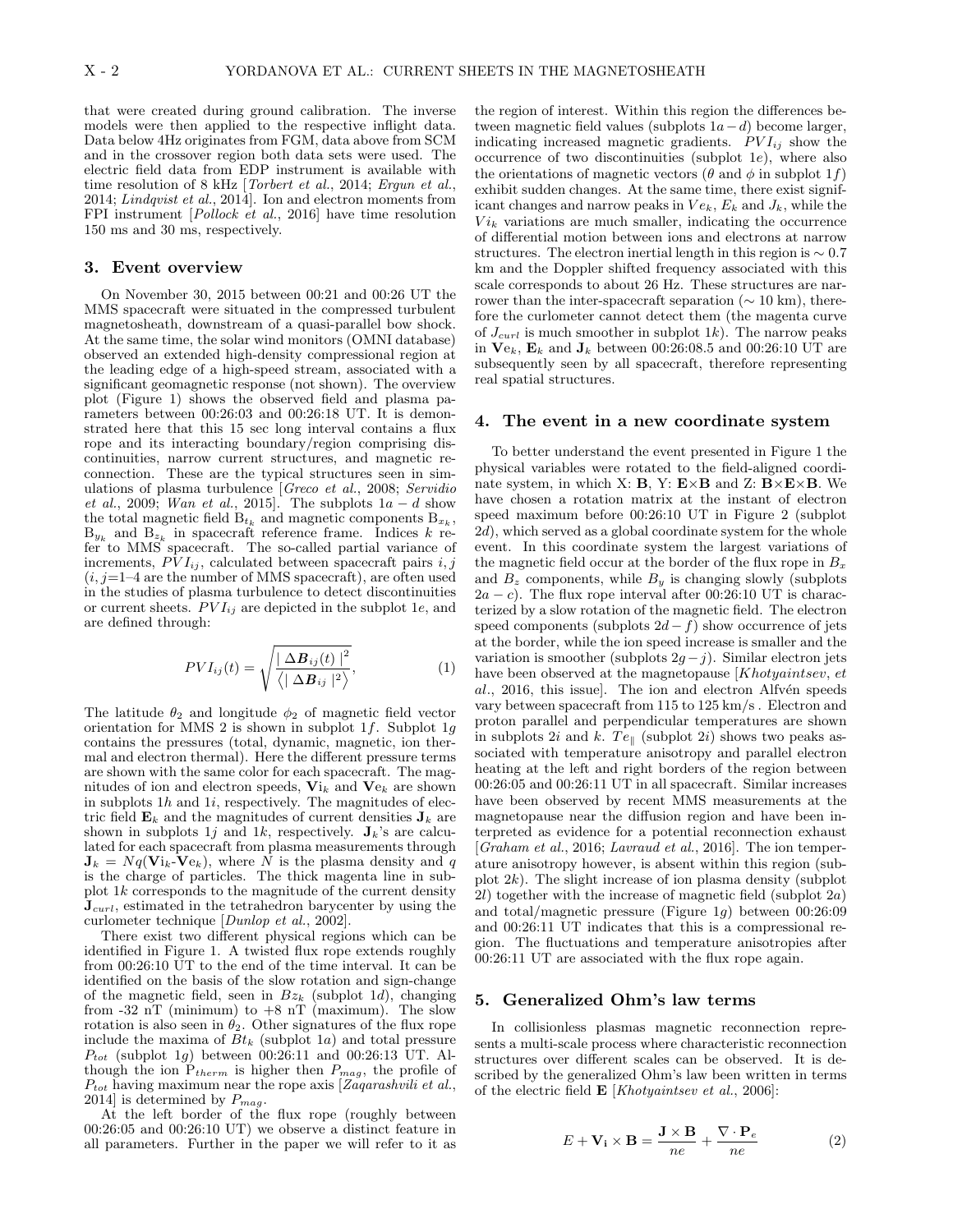where  $V$  is the plasma bulk flow speed,  $J$  is the current density, **P**  $_e$  is the electron pressure tensor, **E** is the electric field, **B** is the magnetic field,  $m_e$  is the electron mass,  $n$  is the number density, and  $e$  is the proton charge. The z (out-of-plane) components of the terms in the generalized Ohm's law and their relative strength indicate if the spacecraft are crossing the ion or electron diffusion regions  $\hat{N}$ akamura et al., 2016. The different terms in the Ohm's law are plotted in Figure 3  $a - e$ . The  $(\mathbf{V}_e \times \mathbf{B})_z$  is small (subplot  $3a$ ), however, the electric field in the electron frame  $(E+V_e)$  $\times$ **B**)<sub>z</sub> is large around 00:26:10 UT (subplot 3b). The Hall term  $(\mathbf{J} \times \mathbf{B})_{\mathbb{Z}}$  in subplot 3c indicates that  $(\mathbf{V}_e \times \mathbf{B})_{\mathbb{Z}}$  $(\mathbf{V}_i \times \mathbf{B})_z$  and the differential motion of electrons and ions leads to significant Hall terms. The E·J reaching large values in the region of interest (subplot  $3d$ ) indicates that electromagnetic energy is converted to thermal and kinetic energies.

ergies.<br>Additionally, Figure 3f shows the  $\sqrt{Q}$  parameter introduced by [Swisdak, 2016] representing a measure of gyrotropy of the electron pressure tensor. It is defined as following:

$$
Q = 1 - \frac{4I_2}{(I_1 - P_{\parallel})(I_1 + 3P_{\parallel})},
$$
\n(3)

where  $I_1 = P_{xx} + P_{yy} + P_{zz}$ ,  $I_2 = P_{xx}P_{yy} + P_{xx}P_{zz} + P_{yy}P_{zz}$  $(P_{xy}P_{yx}+P_{xz}P_{zx}+P_{yz}P_{zy}),$  and  $P_{\parallel}=\tilde{\mathbf{b}}\cdot\mathbf{P}\cdot\mathbf{\hat{b}}$ . For gyrotropic tensors  $Q=0$ , while maximal agyrotropy is reached at  $Q=1$ . The variations due to electron pressure tensor,  $(\nabla \cdot \mathbf{P}_e / ne)_z$ (subplot 3e) are also elevated when the electric field in the electron frame is (subplot 3b) is high. Similar behavior is observed at the magnetopause [Norgren et al., 2016, this issue]. Finally, according to PIC simulations [Swisdak, 2016] sue]. Finally, according to PIC simulations  $\left[Swisdak, 2016\right]$ <br>the parameter  $\sqrt{Q}$  reaching values about 0.05 indicates significant agyrotropy, which occurs near the separatrices or reconnection X-lines. This is most pronounced at about 00:26:09.5 UT for MMS 1 (black peak in subplot  $3f$ ), note 00:26:09.5 UT for MMS I (black peak in subplot 3f), note however that  $\sqrt{Q}$  is enhanced within the whole interaction region.

## 6. Particle distributions

Figure 4, represents the plasma observations by FPI ion and electron instrument on MMS 1. The top four stack plot are energy spectrograms, which respectively show the ion distribution perpendicular to the local magnetic field, and also electron distribution parallel, perpendicular and antiparallel to the magnetic field. From the ion energy spectrogram, it is evident that at 00:26:00 UT the ion population had an energy centered at  $\sim$  750 eV. Since then the flux of ions showed some variations, however the center of energy remained the same. The first clear change occurs at  $\sim 0.026:07.5$  UT around the time that total magnetic field reached its minimum value, where the flux of ions also increased. Then at  $\sim 00:26:09.6 \text{ UT}$ , a distinct colder population with energies centered at  $\sim$  150 eV emerged, whilst a lower flux population was also centered at ∼ 400 eV. The colder magnetosheath ions are observed until ∼ 00:26:10.5 UT where a higher energy population, narrowly distributed around  $\sim 500$  eV, appeared. The latter is the dominant population until  $00:26:14.2$  UT, when ions separated in two distinct populations, one centered at ∼ 300 eV and the other at 1 KeV. This trend continued until the end of the period at 00:26:20 UT, where the ions had one population with  $\sim$  700 – 800 eV energy.

The energy spectrogram of the electrons shows that at the start of the period, they were mainly bistreaming, which continued until  $\sim$  00:26:03.4 UT when the distribution became rather isotropic. At  $\sim 00:26:07.1 \text{ UT}$ , the distribution turned to bistreamig for a short period (about ∼ 0.5 second) before the minima of the total magnetic field. The population was again isotropic until ∼ 00:26:09.6 UT when the magnetic field  $B_z = 0$ . At this time, the population was predominantly anti-field aligned, resulting in the velocity of electrons reaching ∼ 600 km/s purely in that direction. This narrow region quickly passed by MMS 1, and only 0.2 second later, the electrons were observed to be moving mainly perpendicular to the magnetic field with speed of  $\sim$  550 km/s, which lasted  $\sim 0.1$  second. In this short interval the center of energy for the electrons quickly rose from ∼ 100 eV to  $\sim$  150 eV and then back to  $\sim$  100 eV. This time interval, which is marked by the rectangle in Figure 4, is when the which is marked by the rectangle in Figure 4, is when the values of  $\sqrt{Q}$  reached their maximum, representing a nongyrotropy in electron distribution. In addition to that, this signature is also accompanied with appearance of colder ion population as mentioned above, and therefore is of particular interest. After this time, the perpendicular electrons show variations at 00:26:10.6, 11.9, 12.9, 14.1 and 16.1 UT, whilst the parallel and antiparallel stays relatively equal. However, between 00:26:09.6 and 00:26:09.8 UT, it was the only time interval that the maximum velocity and a clear increase in the flux of electrons were observed.

The bottom two rows of Figure 4 show the Velocity Distribution Function (VDF) of electrons and ions, respectively, for a snapshot at 00:26:09.710 and 00:26:09.800 UT. Each row contains two panels which show the cuts of VDFs in  ${\bf V}_{\parallel}$ - ${\bf V}_{\perp_1}$  and  ${\bf V}_{\perp_1}$ - ${\bf V}_{\perp_2}$ , where  ${\bf V}_{\parallel}$  represents the velocity along the magnetic field orientation,  $V_{\perp_1}$  and  $V_{\perp_2}$  respectively along  $(E \times B)$  and  $B \times (E \times B)$  directions. The  $V_{\parallel}$ - $V_{\perp_1}$  plot for the electrons shows that, while the lowest energy population are approximately isotropic, there is also a population which were purely moving in positive  $(E \times B)$ direction. The former population as also mentioned above is ∼ 100 eV and the later ∼ 150 eV. The simultaneous observations of ions however show that the main population (∼ 400 eV) was anti-field aligned, whilst there was no clear  $(E \times B)$  drifted population.

In the  $V_{\perp_1}$ - $V_{\perp_2}$  plot for the electrons, the population with lowest energy  $( $100 \text{ eV}$ )$  is gyrotropic, but the higher energy (∼ 150 eV) population show a clear non-gyrotropy with the electrons being shifted in positive  $(E \times B)$  direction. In a  $(E \times B)$  drifted distribution in plasma, it is expected that the lower energy particles are more effected due to the relative velocity drift. However for this case, the fact that the lower energy population is drifted less than the higher energy population, it may suggest that the latter is a distinct population. The simultaneous VDF for ions shows that the highest flux ions were predominantly moving in negative direction of  $\mathbf{B} \times (\mathbf{E} \times \mathbf{B})$  directions. This population is the same cold ions centre at ∼ 150 eV, which emerged at the time of the rotation of  $B<sub>z</sub>$  component in the magnetic field. Also the lower flux ions with energy centred at  $\sim 400 \text{ eV}$ , are approximately gyrotropic at this time.

## 7. Discussion and summary

The appearance of the two distinct cold and hot populations of ions leading to a non-maxwellian distribution, suggests that these observations have taken place where ions were demagnetized. (e.g. [Dai et al., 2015; Zhou et al., 2009]). This idea is supported by the non-gyrotropic shape of the ion distributions in VDF plots, where an asymmetric reconnection (e.g. [Lee et al., 2014]) can lead to mixing up distinct sources of plasma with different energies. The separation of two populations in  ${\bf V}_{\perp_1} \!-\! {\bf V}_{\perp_2}$  plane along is also consistent with previous observations of ion diffusion region by [Dai et al., 2015] using THEMIS spacecraft.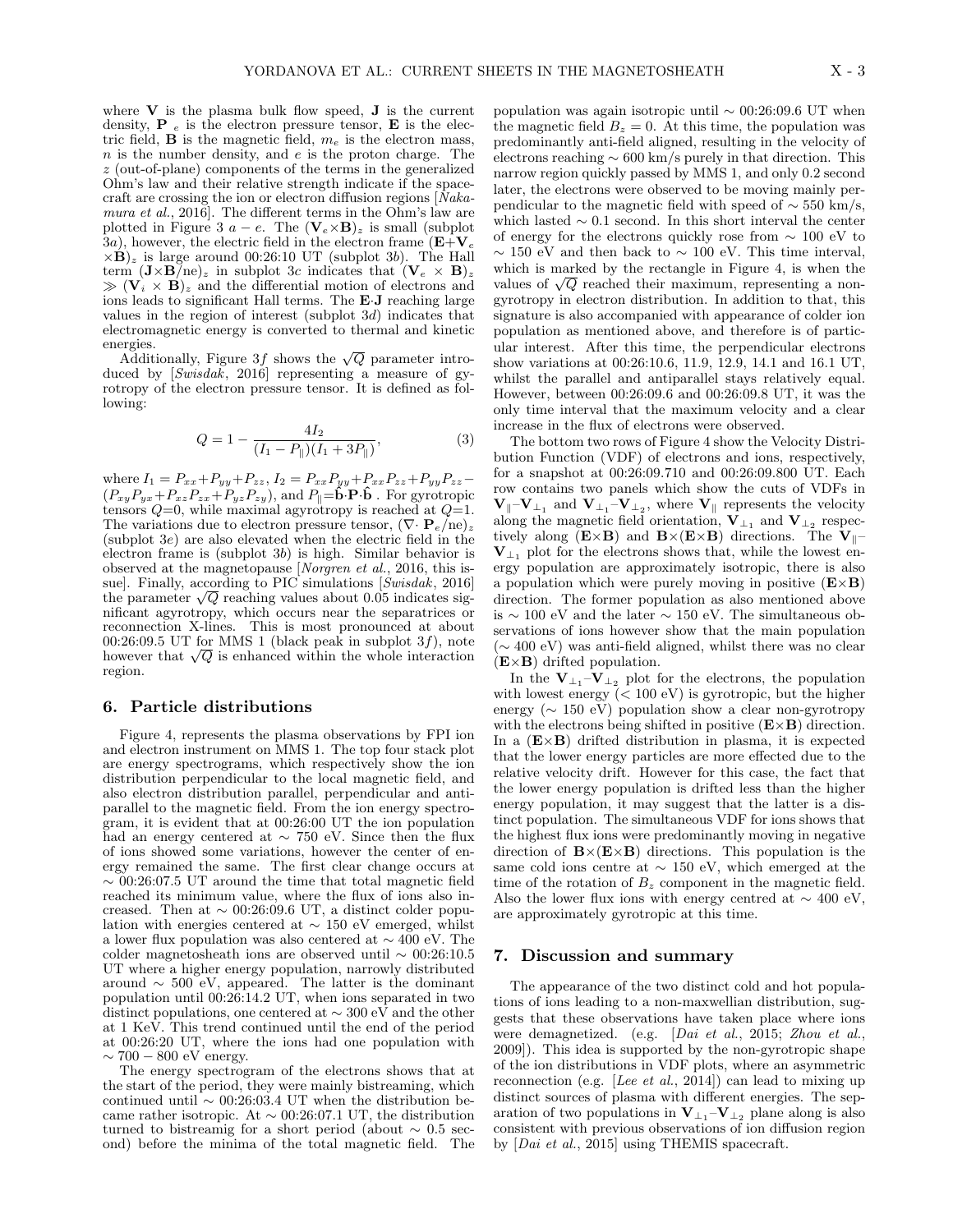At electron scale, the narrow region with excessive antifield aligned electron jet, followed by a jet along  $(E \times B)$ direction in the interval where E field reached its maximum, suggests a possible passage of the spacecraft near the X-line. Similar signatures of diffused ions followed by electron outflow with electrons frozen-in on the reconnected field line have been observed in the separatrix region in simulation of asymmetric reconnection at the magnetopause [Khotyaintsev et al., 2016, this issue]. There is also an increase in the agyrotropy parameter Q for the electrons, which is expected to be seen around the electron diffusion region, however the observations are not accompanied with a crescent shaped distribution of electrons in  $V_{\perp_1}^- - V_{\perp_2}$  plane (e.g [Hesse et al., 1999, 2011]). Note that this crescent shape is clearer for magnetopause reconnection where the two sources of plasma have clear energy differences, whilst in the magnetosheath it may not be the case. Overall, the particle data here suggest that most of the observations are near the X-line inside ion diffusion region. The spacecraft does not clearly enter the electron diffusion region, however the non-diagonal elements of electron pressure tensor increase significantly as MMS 1 probably crossed the separatrix region. This is consistent with simulations on the spatial dimensions of the electron diffusion region (e.g. [Nakamura et al., 2016; Swisdak, 2016]).

In summary, the main motivation for this study is to show that coherent structures such as flux ropes, current sheets, reconnection associated multi-scale structures, can be observed over proton and electron scales in the turbulent magnetosheath by MMS spacecraft. The analyzed time interval comprised a flux rope with slightly rotating magnetic field with compressions, discontinuities, current sheets, electron and ion scale ( $\sim$  0.5-30 km) structures developing at its border. In this region of interest, the four MMS spacecraft observed: 1) strong electron scale currents; 2) significant z components of the electric field in the electron frame  $(E+V_e\times B)_z$  and the Hall term  $(J\times B/ne)_z$ ; 3) signature of demagnetized ions and ion Alfvén outflow; 4) fast electron jets; 5) electron heating; 6)**E**·J up to  $\sim$  70  $nW/m^3$ at narrow peaks indicating that the electromagnetic energy is converted and dissipated; and 6) electron pressure agyrotropy. These features suggest that MMS presumably observes MR site within electron scale current sheets in the turbulent magnetosheath plasma.

This study, complementing and further developing the ideas about turbulence generated structures in the magnetosheath [ $Retinó et al., 2007; Chasapis et al., 2015; Vörös$ et al., 2016] suggests that electron scale structures and reconnecting current sheets may occur not only at the largescale boundaries, such as the magnetopause or magnetotail current sheet, but also in turbulent collisionless plasmas. We believe that these findings might encourage more thorough investigations of turbulence generated structures by using the high resolution measurements of MMS.

Acknowledgments. E.Y. and Z. V. research leading to these results has received funding from the European Community's Seventh Framework Programme ([7/2007 − 2013] under grant agreement  $n^{\circ}313038/STORM.$  Z.V. was supported by the Austrian Fond zur Förderungur der wissenschaftlichen Forschung (project P24740-N27). IRAP contribution and the French involvment to (SCM) on MMS are supported by CNES and CNRS. Y.K. and D.B.G. were supported by the Swedish National Space Board, grants 139/12 and 175/15.

### References

Aunai, N., M. Hesse, and M. Kuznetsova (2013) Electron nongyrotropy in the context of collisionless magnetic reconnection Phys. Plasmas, 20, 092903.

- Burch, J.L.,T. E. Moore, R. B. Torbert, and B.L. Giles Magnetospheric Multiscale Overview and Science Objectives (2015)  $Space\; Sci.\; Rev., \, doi:  $= 10.1007 \, s11214-015-0164-9$$
- Chasapis, A., A. Retinó, F. Sahraoui, A. Vaivads, Yu. V. Khotyaintsev, et al. (2015) Thin Current Sheets and Associated Electron Heating in Turbulent Space Plasma Astrophys. J. Lett., 804, L1.
- Dai, L., Wang, C., Angelopoulos, V., and Glassmeier, K.-H., (2015) In situ evidence of breaking the ion frozen-in condition via the non-gyrotropic pressure effect in magnetic reconnection Ann. Geophys., 33, 1147–1153.
- Dunlop, M. W., Balogh, A., Glassmeier, K.-H., and P., Robert, (2002) Four-point Cluster application of magnetic field analysis tools: The Curlometer J. Geophys. Res., 107, A11, SMP 23-1.
- Ergun, R. E.; Tucker, S.; Westfall, J.; Goodrich, K. A.; Malaspina, D. M.; Summers, D.; Wallace, J.; Karlsson, M., et al. (2014) The Axial Double Probe and Fields Signal Processing for the MMS Mission Space Sci. Rev., 107, 10.1007/s11214-014-0115-x.
- Greco, A., P. Chuychai, W. H. Matthaeus, S. Servidio, and P. Dmitruk (2008) Intermittent MHD structures and classical discontinuities Geophys. Res. Lett., 35, L19111.
- Graham, D. B., Yu. V. Khotyaintsev, C. Norgren, A. Vaivads, M. André, P.-A. Lindqvist, G. T. Marklund, R. E. Ergun, W. R. Paterson, et al. (2016) Electron currents and heating in the ion diffusion 1 region of asymmetric reconnection Geophys. Res. Lett., accepted.
- Hesse, M., Schindler, K., Birn, J., and M. Kuznetsova, The diffusion region in collisionless magnetic reconnection (1999) Phys. Plasmas, 6, 1781-1795.
- Hesse, M., Neukirch, T., Schindler, K., Kuznetsova, M., and S., Zenitani (2011) The Diffusion Region in Collisionless Magnetic Reconnection Space Sci. Rev., 160, 3-23.
- Karimabadi, H., V. Roytershteyn, H.X. Vu, Y.A. Omelchenko, J. Scudder, et al. (2014) The link between shocks, turbulence, and magnetic reconnection in collisionless plasmas, Phys. Plasmas, 21, 062308-1 – 062308-21.
- Khotyaintsev, Yu. V., Vaivads, A., Retin, A., Andr, M., Owen, C. J., and H. Nilsson (2006) Formation of Inner Structure of a Reconnection Separatrix Region Phys. Rev. Lett., 97, 205003.
- Lavraud, B., et al. (2016) Currents and associated electron scattering and bouncing near the diffusion region at Earths magnetopause, Geophys. Res. Lett., 43, doi:10.1002/2016GL068359.
- Lapenta, G. , S. Markidis, M. V. Goldman, and D. L., Newman (2015) Secondary reconnection sites in reconnection-generated flux ropes and reconnection fronts Nature Physics, 11, 690-695.
- Le Contel, O., P. Leroy, A. Roux, C. Coillot, D. Alison, A. Bouabdellah, et al. (2014) The Search-Coil Magnetometer for MMS Space Sci. Rev., doi: 10.1007/s11214-014-0096-9.
- Lee, S. H., Zhang, H., Zong, Q.-G., Otto, A., Sibeck, D. G., Wang, Y., Glassmeier, K.-H., Daly, P. W., and H., Rme Plasma and energetic particle behaviors during asymmetric magnetic reconnection at the magnetopause (2014) J. Geophys. Res.- Space, 119, 1658-1672.
- Lindqvist, P.-A., Olsson, G., Torbert, R. B., King, B., Granoff, M., Rau, D., Needell, G., Turco, S., Dors, I., et al. (2014) The Spin-Plane Double Probe Electric Field Instrument for MMS Space Sci. Rev., doi:10.1007/s11214-014-0116-9.
- Matthaeus,W. H., M. Wan, S. Servidio, A. Greco, K. T. Osman, S. Oughton, and P. Dmitruk (2015) Intermittency, nonlinear dynamics and dissipation in the solar wind and astrophysical plasmas Phil. Trans. R. Soc. A, 373, 20140154.
- Nakamura,T., R. Nakamura, and H. Hasegawa (2016) Spatial dimensions of the electron diffusion region in anti-parallel magnetic reconnection Ann. Geophys., 34, 357–367.
- Osman, K. T.,W. H. Matthaeus, M. Wan, and A. F. Rappazzo (2012) Intermittency and Local Heating in the Solar Wind Phys. Rev. Lett., 108, 261102.
- Osman, K. T.,W. H. Matthaeus, J. T. Gosling, A. Greco, S. Servidio, B. Hnat, et al. (2014) Magnetic Reconnection and Intermittent Turbulence in the Solar Wind Phys. Rev. Lett., 112, 215002.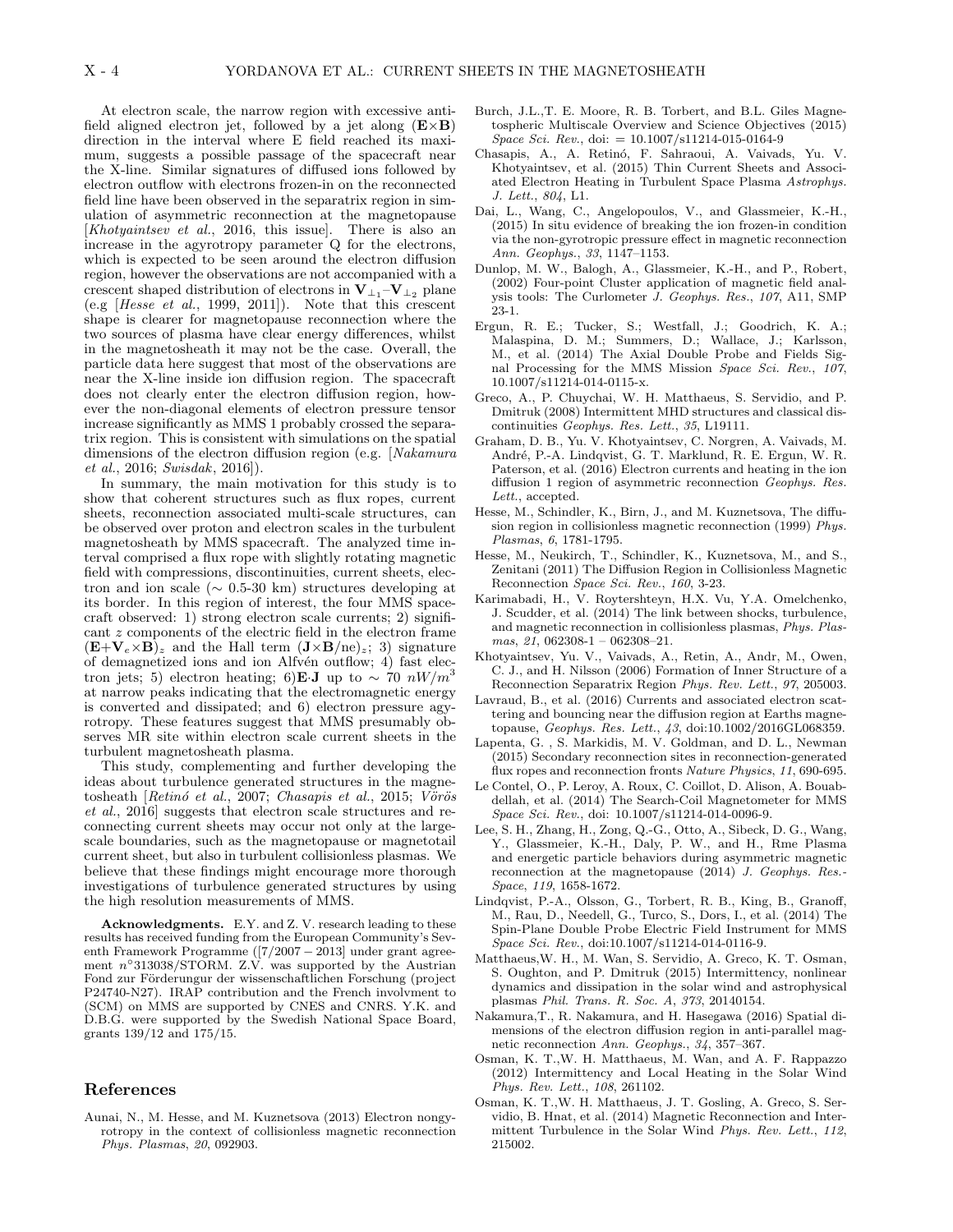- Pollock, C., T. Moore, A. Jacques, J. Burch, U. Gliese, Y. Saito, et al. (2016) Fast Plasma Investigation for Magnetospheric Multiscale Space Sci. Rev., 1–76, doi:10.1007/s11214- 016-0245-4.
- Retinò, A., D. Sundkvist, A. Vaivads, F. Mozer, M. André, and C. J. Owen (2007) In situ evidence of magnetic reconnection in turbulent plasma Nature Physics, 3, 236–238.
- Russell, C. T., B. J. Anderson, W. Baumjohann, K. R. Bromund, D. Dearborn, D. Fischer, et al. (2014) The Magnetospheric Multiscale Magnetometers Space Sci. Rev., doi: 10.1007/s11214-014-0057-3.
- Scudder, J.D., H. Karimabadi, W. Daughton, and V. Roytershteyn (2015) Frozen flux violation, electron demagnetization and magnetic reconnection Phys. Plasmas, 22, 101204- 1-101204-22.
- Servidio, S., W. H. Matthaeus, M. A. Shay, P. A. Cassak, and P. Dmitruk (2009) Magnetic reconnection and two-dimensional magnetohydrodynamic turbulence Phys. Rev. Lett., 102, 115003-1-115003-4.
- Swisdak, M. (2016) Quantifying gyrotropy in magnetic reconnection Geophys. Res. Lett., 43, 43–49.
- Torbert, R. B., C. T. Russell, W. Magnes, R. E. Ergun, P.-A. Lindqvist, O. LeContel, et al. (2014) The FIELDS Instrument

Suite on MMS: Scientific Objectives, Measurements, and Data Products Space Sci. Rev., doi: 10.1007/s11214-014-0109-8.

- Vasyliounas, T. M. (1975) Theoretical models of magnetic field line merging. I Reviews of Geophysics and Space Physics, 13, 303–336.
- Vörös, Z., E. Yordanova, M.M. Echim, G. Consolini, and Y. Narita (2016) Turbulence-generated proton-scale structures in the terrestrial magnetosheath Astrophys. J. Lett., 819: L15.
- Wan, M., W. H. Matthaeus, V. Roytershteyn, H. Karimabadi, T, Parashar, P. Wu, and M. Shay (2015) Intermittent dissipation and heating in 3D kinetic plasma turbulence Phys. Rev. Lett., 114, 175002-1-175002-5.
- Zaqarashvili, T., Z. Vörös, Narita, and R. Bruno (2014) Twisted magnetic flux tubes in the solar wind Astrophys. J. Lett., 783: L19.
- Zenitani, S., M. Hesse, A. Klimas, and M. Kuznetsova (2011) New Measure of the Dissipation Region in Collisionless Magnetic Reconnection Phys. Rev. Lett., 106, 195003.
- Zhou, X.-Z., Angelopoulos, V., Runov, A., Sitnov, M. I., Zong, Q.-G., and Z. Y. Pu (2009) Ion distributions near the reconnection sites: Comparison between simulations and THEMIS observations J. Geophys. Res.-Space, 114, A12211.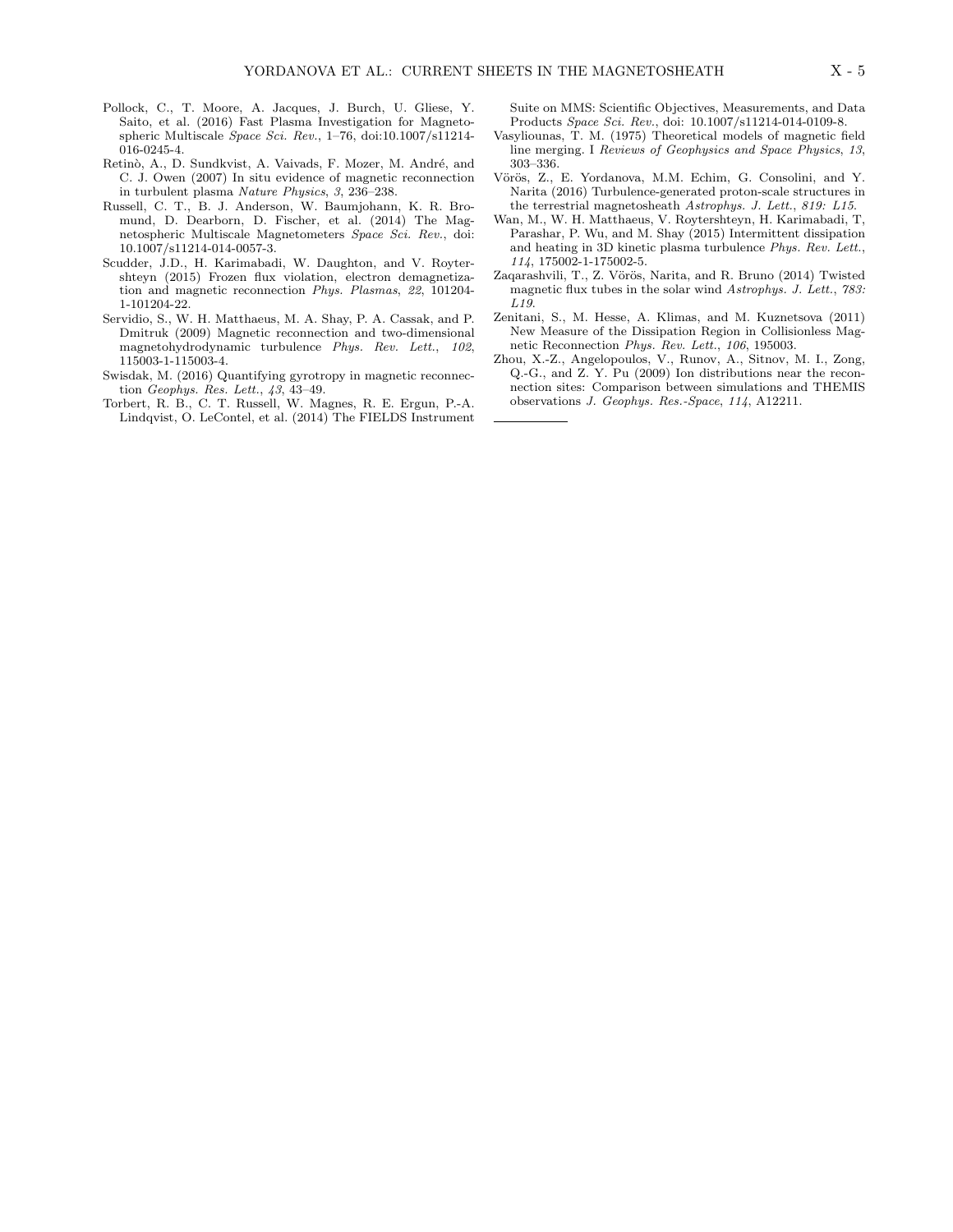

Figure 1. Field and plasma parameters in spacecraft coordinates: a) Magnetic field magnitude for the four MMS spacecraft (color coded); b)-d) magnetic field components; e)  $PVI_{ij}$  from pairs of spacecraft (i,j=MMS 1-4); f) the elevation and azimuthal angle of the magnetic field for MMS 2; g) Pressure for all spacecraft: total (black), dynamical (blue), magnetic (red), ion thermal (green), and electron thermal (cyan); h) ion velocity for all spacecraft; i) electron velocity; j) electric field magnitude; and k) electric current from plasma for each spacecraft and the current from curlometer (magenta).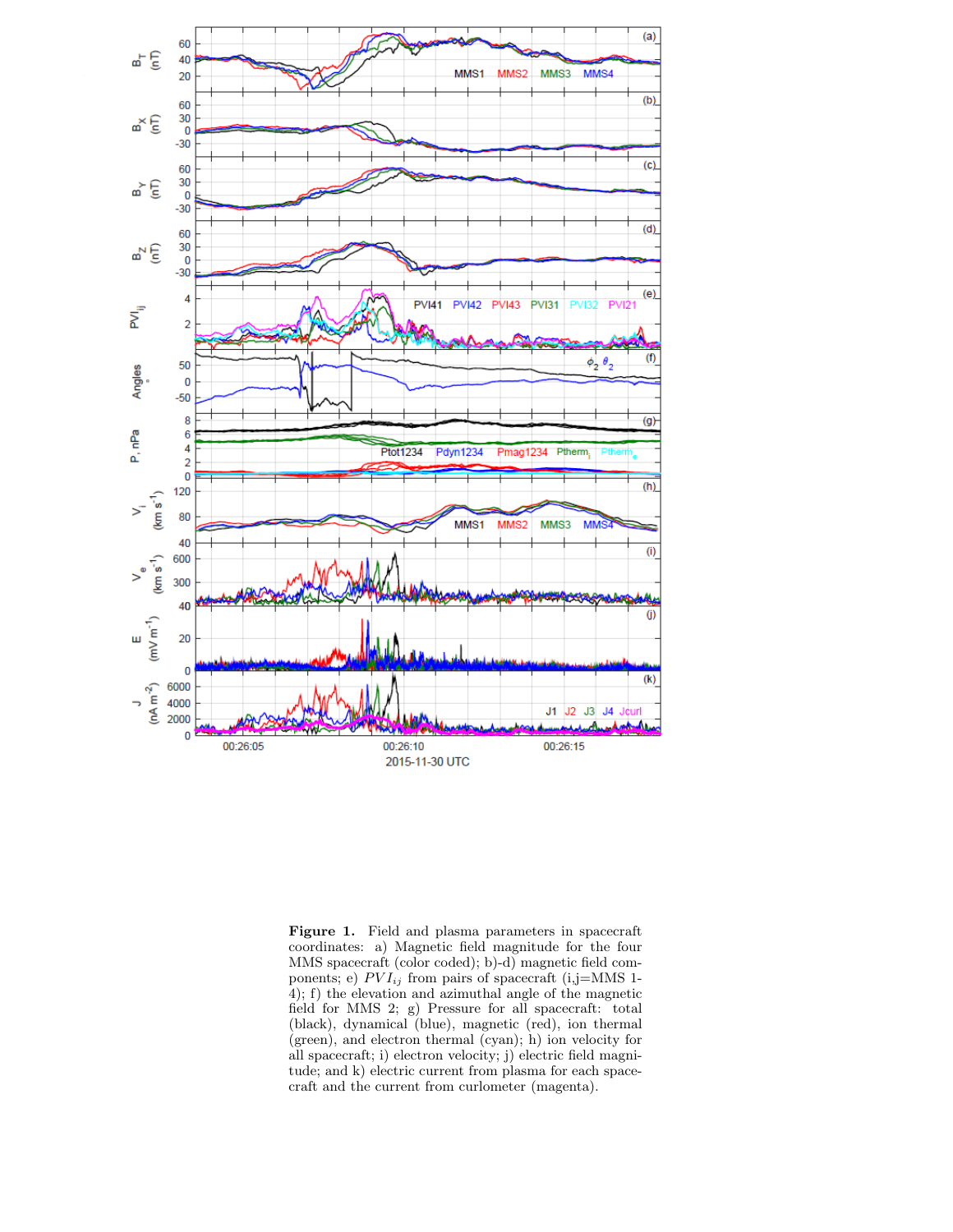

Figure 2. Field and plasma parameters in the rotated coordinate system: a)c) magnetic field components for all spacecraft; d)-f) electron speed components; g)-j) ion speed components; i)-k) parallel (black) and perpendicular (red) to the background magnetic field electron and ion temperature for all spacecraft, respectively; and l) ion density.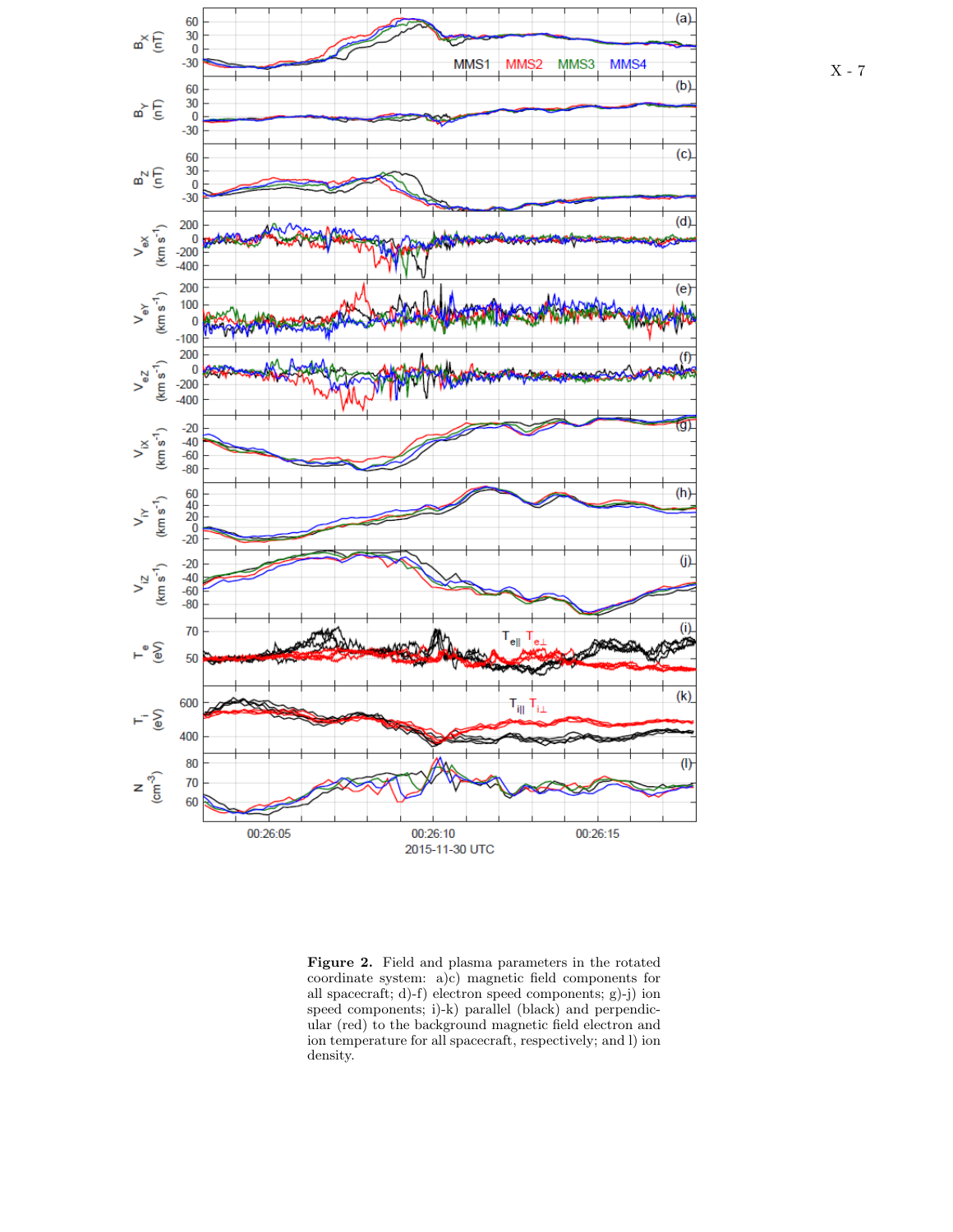

Figure 3. Generalized Ohm's law terms: a) ion convection component in Z-direction; b) z- component of the electric field in electron frame; c) Hall term component in Z-direction; d) E.J dissipation; e) electron pressure term in Z; and f) agyrotropy parameter.